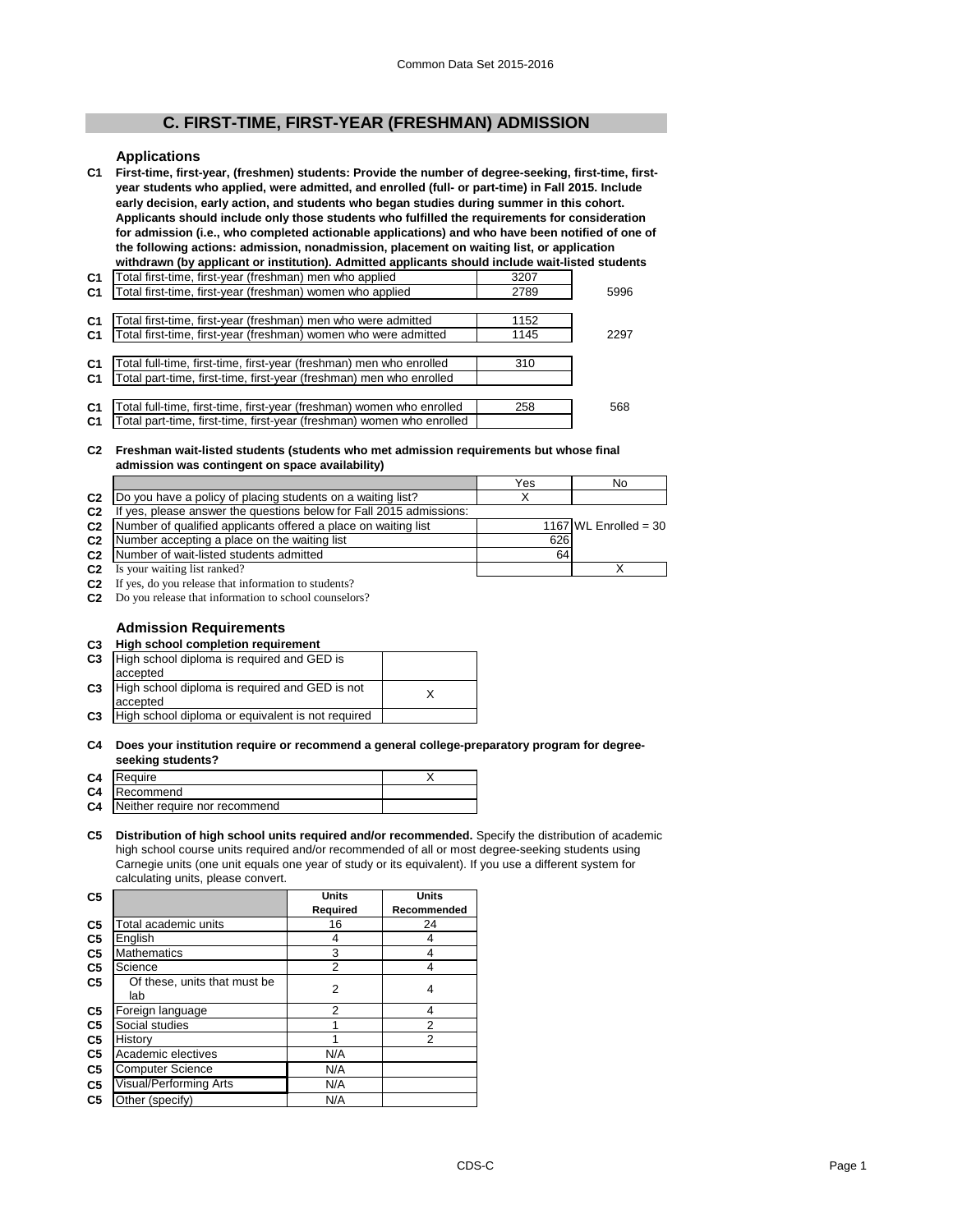## **Basis for Selection**

**C6** Do you have an open admission policy, under which virtually all secondary school graduates or students with GED equivalency diplomas are admitted without regard to academic record, test scores, or other qualifications? If so, check which applies:

| C6.            | [Open admission policy as described above for all students]       |  |
|----------------|-------------------------------------------------------------------|--|
| C <sub>6</sub> | Open admission policy as described above for most students, but-- |  |
| C6             | selective admission for out-of-state students                     |  |
| C6             | selective admission to some programs                              |  |
| C6             | other (explain)                                                   |  |
|                |                                                                   |  |

## **C7 Relative importance of each of the following academic and nonacademic factors in first-time, firstyear, degree-seeking (freshman) admission decisions.**

| C7 |                                     | <b>Very Important</b> | Important               | <b>Considered</b>       | <b>Not Considered</b> |
|----|-------------------------------------|-----------------------|-------------------------|-------------------------|-----------------------|
| C7 | Academic                            |                       |                         |                         |                       |
| C7 | Rigor of secondary school<br>record | X                     |                         |                         |                       |
| C7 | Class rank                          | X                     |                         |                         |                       |
| C7 | Academic GPA                        | X                     |                         |                         |                       |
| C7 | Standardized test scores            | X                     |                         |                         |                       |
| C7 | <b>Application Essay</b>            |                       | X                       |                         |                       |
| C7 | Recommendation(s)                   |                       | $\overline{\mathsf{x}}$ |                         |                       |
| C7 | <b>Nonacademic</b>                  |                       |                         |                         |                       |
| C7 | Interview                           |                       |                         | X                       |                       |
| C7 | Extracurricular activities          |                       | X                       |                         |                       |
| C7 | Talent/ability                      |                       | X                       |                         |                       |
| C7 | Character/personal qualities        |                       | X                       |                         |                       |
| C7 | First generation                    |                       |                         | X                       |                       |
| C7 | Alumni/ae relation                  |                       |                         | $\overline{\mathsf{x}}$ |                       |
| C7 | Geographical residence              |                       |                         | X                       |                       |
| C7 | State residency                     |                       |                         | $\overline{\mathsf{x}}$ |                       |
| C7 | Religious                           |                       |                         |                         | X                     |
|    | affiliation/commitment              |                       |                         |                         |                       |
| C7 | Racial/ethnic status                |                       |                         | X                       |                       |
| C7 | Volunteer work                      |                       | X                       |                         |                       |
| C7 | Work experience                     |                       | X                       |                         |                       |
| C7 | Level of applicant's interest       |                       |                         | X                       |                       |

# **SAT and ACT Policies**

| C8 | <b>Entrance exams</b> |
|----|-----------------------|
|    |                       |

|                                                                            | Yes | Nο |
|----------------------------------------------------------------------------|-----|----|
| <b>C8A Does your institution make use of SAT, ACT, or SAT Subject Test</b> |     |    |
| scores in admission decisions for first-time, first-year, degree-          |     |    |
| seeking applicants?                                                        |     |    |

**C8A** If yes, place check marks in the appropriate boxes below to reflect your institution's policies for use in admission for Fall 2017.

| C8A |                                         |         | <b>ADMISSION</b> |                         |                                        |                           |
|-----|-----------------------------------------|---------|------------------|-------------------------|----------------------------------------|---------------------------|
| C8A |                                         | Require | Recommend        | <b>Require for Some</b> | <b>Consider if</b><br><b>Submitted</b> | <b>Not</b><br><b>Used</b> |
|     | <b>C8A SAT or ACT</b>                   |         |                  |                         |                                        |                           |
|     | C8A ACT only                            |         |                  |                         |                                        |                           |
|     | <b>C8A SAT only</b>                     |         |                  |                         |                                        |                           |
|     | <b>C8A SAT and SAT Subject Tests or</b> |         |                  |                         |                                        |                           |
|     | <b>ACT</b>                              |         |                  | Χ                       |                                        |                           |
|     | <b>C8A SAT Subject Tests only</b>       |         |                  |                         |                                        |                           |

**C8B** If your institution will make use of the ACT in admission decisions for first-time, first-year, degree-seeking applicants for Fall 2017, please indicate which ONE of the following applies: (regardless of whether the writing score will be used in the admissions process):

**C8B** ACT with writing required

**C8B** ACT with writing recommended

**C8B** ACT with or without writing accepted **ACT ACCES ACT ACCES ACCES ACCES ACCES ACCES ACCES ACCES ACCES ACCES ACCES ACCES ACCES ACCES ACCES ACCES ACCES ACCES ACCES ACCES ACCES** 

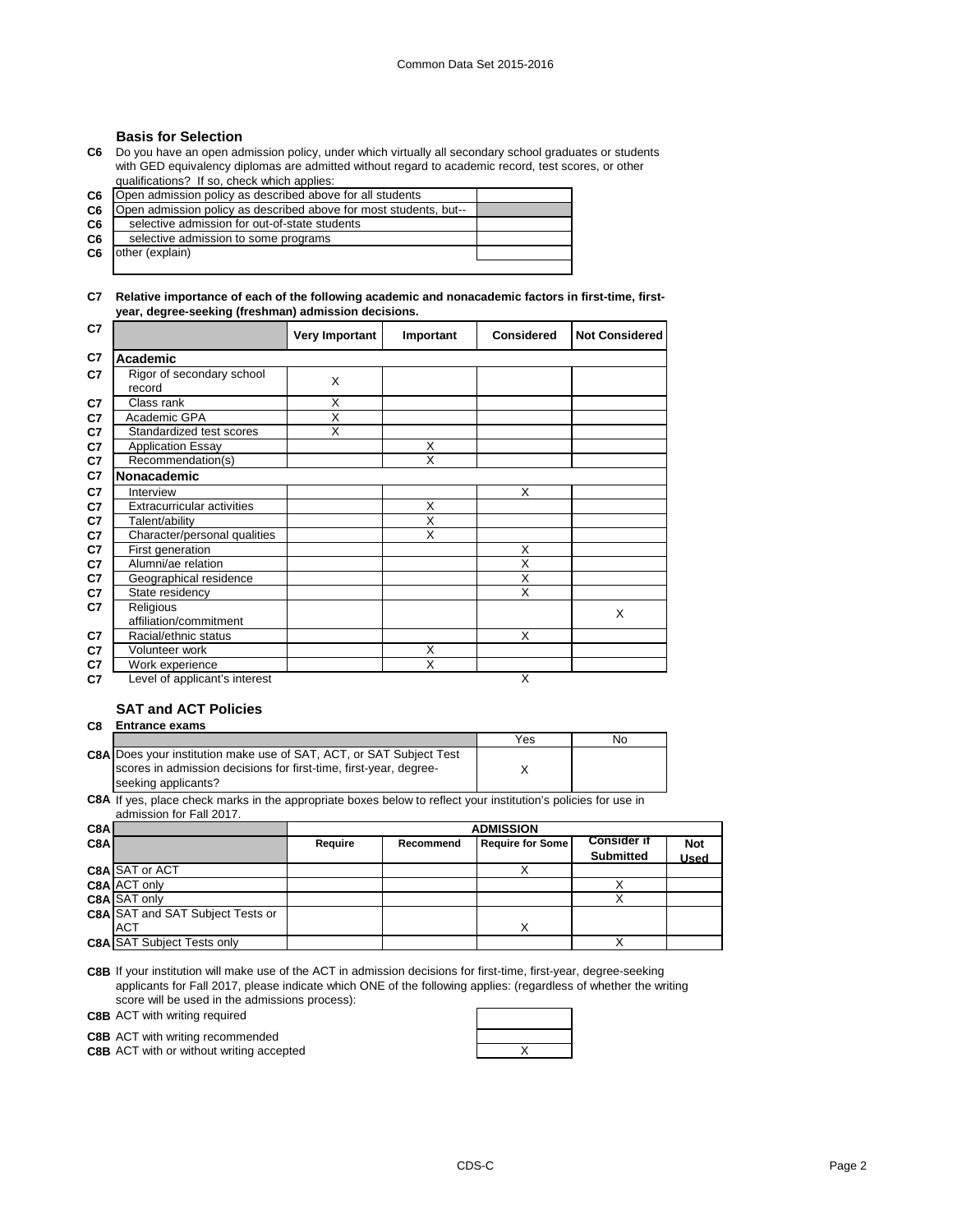| C8B If your institution will make use of the SAT in admission decisions for first-time, first-year, degree-seeking   |
|----------------------------------------------------------------------------------------------------------------------|
| for Fall 2017 please indicate which ONE of the following applies (regardless of whether the Essay score will be used |
| in the admissions process:                                                                                           |

| <b>C8B</b> SAT with Essay component required |
|----------------------------------------------|

**C8B** SAT with Essay component recommended

**C8B** X SAT with or without Essay component accepted

**C8C** Please indicate how your institution will use the SAT or ACT writing component; check all that apply:

| C8C                                                 | <b>SAT</b> essay | <b>ACT</b> essay |
|-----------------------------------------------------|------------------|------------------|
| <b>C8C</b> For admission                            |                  |                  |
| <b>C8C</b> For placement                            |                  |                  |
| <b>C8C</b> For advising                             |                  |                  |
| C8C In place of an application essay                |                  |                  |
| C8C As a validity check on the<br>application essay |                  |                  |
| C8C No college policy as of now                     |                  |                  |
| C8C Not using essay component                       |                  |                  |

X

**C8D In addition**, does your institution use applicants' test scores for academic advising? **C8D** No

| <b>C8E</b> Latest date by which SAT or ACT scores must be received for fall-                         | 2/15 |
|------------------------------------------------------------------------------------------------------|------|
| <b>C8E</b> Latest date by which SAT Subject Test scores must be received for<br>Ifall-term admission | 2/15 |
|                                                                                                      |      |

**C8F** If necessary, use this space to clarify your test policies (e.g., if tests are recommended for some **C8F** students, or if tests are not required of some students): Testing is optional for most applicants. Testing is required for Homeschooled students. Leadership in Medicine programs applicants must submit SAT I

**C8G** Please indicate which tests your institution uses for placement (e.g., state tests):

| C8G SAT |                                  |  |  |
|---------|----------------------------------|--|--|
| C8G ACT |                                  |  |  |
|         | <b>C8G</b> SAT Subject Tests     |  |  |
| C8G AP  |                                  |  |  |
|         | C8G CLEP                         |  |  |
|         | <b>C8G</b> Institutional Exam    |  |  |
|         | <b>C8G</b> State Exam (specify): |  |  |
|         |                                  |  |  |

## **Freshman Profile**

Provide percentages for ALL enrolled, degree-seeking, full-time and part-time, first-time, first-year (freshman) students enrolled in Fall 2015, including students who began studies during summer, international students/nonresident aliens, and students admitted under special arrangements.

**C9 Percent and number of first-time, first-year (freshman) students enrolled in Fall 2015 who submitted national standardized (SAT/ACT) test scores. Include information for ALL enrolled, degree-seeking, first-time, first-year (freshman) students who submitted test scores. Do not include partial test scores (e.g., mathematics scores but not critical reading for a category of students) or combine other standardized test results (such as TOEFL) in this item. Do not convert SAT scores to ACT scores and vice versa. The 25th percentile is the score that 25 percent scored at or below; the 75th percentile score is the one that 25 percent scored at or above.**

| C <sub>9</sub> | Percent submitting SAT scores | 49% Number submitting SAT scores | 281 |
|----------------|-------------------------------|----------------------------------|-----|
| C <sub>9</sub> | Percent submitting ACT scores | 26% Number submitting ACT scores | 149 |

| C9             |                             | 25th Percentile | 75th Percentile |
|----------------|-----------------------------|-----------------|-----------------|
| C <sub>9</sub> | <b>SAT Critical Reading</b> | 610             | 680             |
| C <sub>9</sub> | <b>SAT Math</b>             | 630             | 720             |
|                | <b>SAT Writing</b>          | 600             | 680             |
|                | <b>SAT Essay</b>            |                 |                 |
| C <sub>9</sub> | <b>ACT Composite</b>        | 29              | 32              |

Avg. SAT Critical Reading: 640 Avg. SAT Math: 680 Avg. SAT Writing: 640

Avg ACT Composite: 30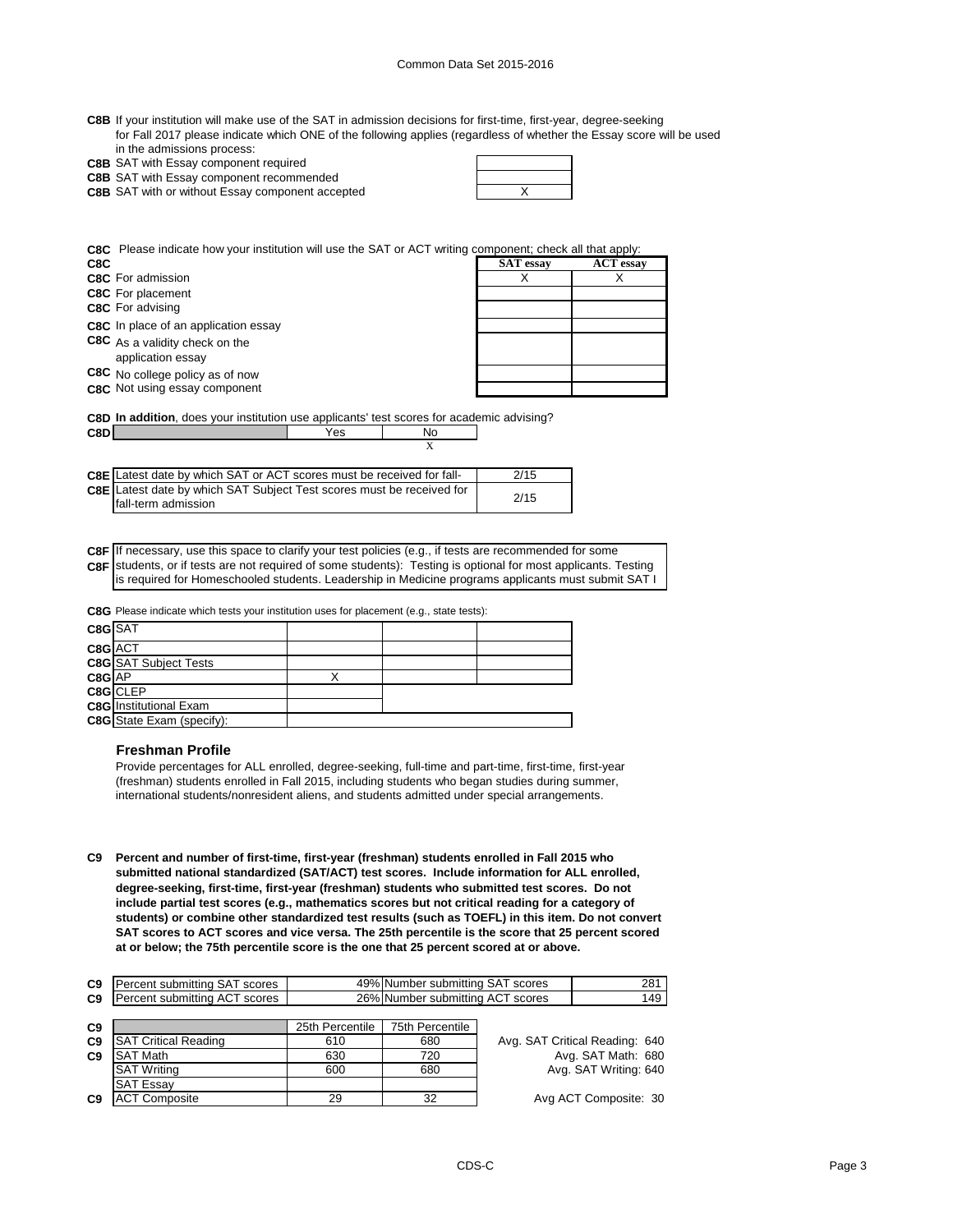| C <sub>9</sub> | <b>ACT Math</b>       |  |
|----------------|-----------------------|--|
|                | C9 ACT English        |  |
|                | <b>C9</b> ACT Writing |  |

## **C9** Percent of first-time, first-year (freshman) students with scores in each range:

| C <sub>9</sub> |                         | <b>SAT Critical</b>  |                    |                    |  |
|----------------|-------------------------|----------------------|--------------------|--------------------|--|
|                |                         | Reading              | <b>SAT Math</b>    | <b>SAT Writing</b> |  |
| C <sub>9</sub> | 700-800                 | 16%                  | 34%                | 17%                |  |
| C <sub>9</sub> | 600-699                 | 55%                  | 53%                | 58%                |  |
| C <sub>9</sub> | 500-599                 | 25%                  | 12%                | 21%                |  |
| C <sub>9</sub> | 400-499                 | 4%                   | 1%                 | 4%                 |  |
| C <sub>9</sub> | 300-399                 | 0%                   | 0%                 | 0%                 |  |
| C <sub>9</sub> | 200-299                 | 0%                   | 0%                 | 0%                 |  |
|                | Totals should = 100%    | 100%                 | 100%               | 100%               |  |
| C <sub>9</sub> |                         | <b>ACT Composite</b> | <b>ACT English</b> | <b>ACT Math</b>    |  |
| C9             | 30-36                   | 59%                  | 57%                | 42%                |  |
| C <sub>9</sub> | 24-29                   | 38%                  | 37%                | 54%                |  |
| C <sub>9</sub> | 18-23                   | 3%                   | 5%                 | 4%                 |  |
| C <sub>9</sub> | $12 - 17$               | 0%                   | 1%                 | 0%                 |  |
| C <sub>9</sub> | $6 - 11$                | 0%                   | 0%                 | 0%                 |  |
| C <sub>9</sub> | Below 6                 | 0%                   | 0%                 | 0%                 |  |
|                | Totals should = $100\%$ | 100%                 | 100%               | 100%               |  |

**C10** Percent of all degree-seeking, first-time, first-year (freshman) students who had high school class rank within each of the following ranges (report information for those students from whom you collected high school rank information).

| C10 Percent in top tenth of high school graduating class                                  | 71% |                          |
|-------------------------------------------------------------------------------------------|-----|--------------------------|
| <b>C10</b> Percent in top quarter of high school graduating class                         | 87% |                          |
| C10 Percent in top half of high school graduating class                                   |     | $97\%$ Top half +        |
| C10 Percent in bottom half of high school graduating class                                |     | $3\%$ bottom half = 100% |
| C10 Percent in bottom quarter of high school graduating class                             | 0%  |                          |
| C10 Percent of total first-time, first-year (freshmen) students who submitted high school |     |                          |
| class rank:                                                                               |     | 31%                      |

**C11** Percentage of all enrolled, degree-seeking, first-time, first-year (freshman) students who had high school grade-point averages within each of the following ranges (using 4.0 scale). Report information only for those students from whom you collected high school GPA.

| C11   Percent who had GPA of 3.75 and higher  | 24%  |
|-----------------------------------------------|------|
| C11 Percent who had GPA between 3.50 and 3.74 | 20%  |
| C11 Percent who had GPA between 3.25 and 3.49 | 21%  |
| C11 Percent who had GPA between 3.00 and 3.24 | 22%  |
| C11 Percent who had GPA between 2.50 and 2.99 | 12%  |
| C11 Percent who had GPA between 2.0 and 2.49  | 1%   |
| C11 Percent who had GPA between 1.0 and 1.99  | 0%   |
| C11 Percent who had GPA below 1.0             | 0%   |
| Totals should = 100%                          | 100% |
|                                               |      |

| C12 Average high school GPA of all degree-seeking, first-time, first-year |      |
|---------------------------------------------------------------------------|------|
| (freshman) students who submitted GPA:                                    | 3.43 |
| C12 Percent of total first-time, first-year (freshman) students who       |      |
| submitted high school GPA:                                                | 99%  |

# **Admission Policies**

| C13 Application Fee |  |
|---------------------|--|
|                     |  |

|                 | .                                                           |     |    |
|-----------------|-------------------------------------------------------------|-----|----|
| C <sub>13</sub> |                                                             | Yes | N٥ |
|                 | C13 Does your institution have an<br>application fee?       |     |    |
|                 | C13 Amount of application fee:                              |     |    |
| C <sub>13</sub> |                                                             | Yes | No |
|                 | C13 Can it be waived for applicants<br>with financial need? |     |    |
|                 |                                                             |     |    |

**C13** If you have an application fee and an on-line application option,

**C13** Same fee:

**C13** Reduced:

**C13** Free: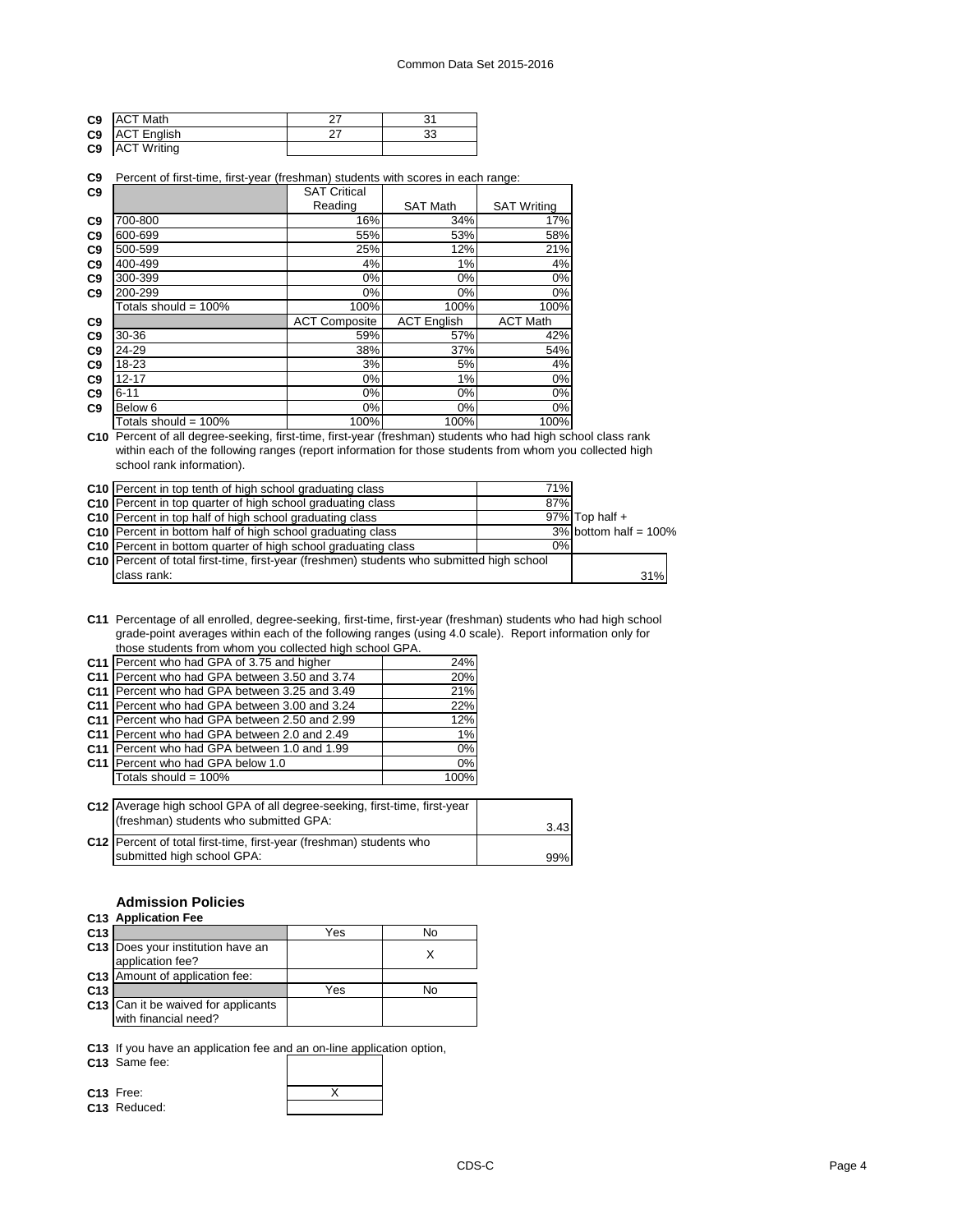| C <sub>13</sub> |                                                                              | Yes  | <b>No</b> |     |     |
|-----------------|------------------------------------------------------------------------------|------|-----------|-----|-----|
|                 | C13 Can on-line application fee be                                           |      |           |     |     |
|                 | waived for applicants with                                                   |      |           |     |     |
|                 | financial need?                                                              |      |           |     |     |
|                 |                                                                              |      |           |     |     |
|                 | C14 Application closing date                                                 |      |           |     |     |
| C <sub>14</sub> |                                                                              | Yes  | No.       |     |     |
|                 | C14 Does your institution have an                                            |      |           |     |     |
|                 | application closing date?                                                    | X    |           |     |     |
|                 | <b>C14</b> Application closing date (fall):                                  | 1/15 |           |     |     |
|                 | C14 Priority date:                                                           |      |           |     |     |
|                 |                                                                              |      |           |     |     |
|                 |                                                                              |      |           |     |     |
| C <sub>15</sub> |                                                                              |      |           | Yes | No. |
|                 | C15 Are first-time, first-year students accepted for terms other than        |      |           | X   |     |
|                 |                                                                              |      |           |     |     |
|                 |                                                                              |      |           |     |     |
|                 |                                                                              |      |           |     |     |
|                 | C16 Notification to applicants of admission decision sent (fill in one only) |      |           |     |     |
|                 | C16 On a rolling basis beginning                                             |      |           |     |     |
|                 | (date):                                                                      |      |           |     |     |
|                 | $C16$ By (date):                                                             | 4/1  |           |     |     |
| C16             | Other:                                                                       |      |           |     |     |
|                 |                                                                              |      |           |     |     |

## **C17 Reply policy for admitted applicants** *(fill in one only)*

|                 | <b>C17</b> Must reply by (date):                 | 5/1 |  |
|-----------------|--------------------------------------------------|-----|--|
| C <sub>17</sub> | No set date:                                     |     |  |
|                 | <b>C17</b> Must reply by May 1 or within         |     |  |
|                 | weeks if notified                                |     |  |
|                 | thereafter                                       |     |  |
| C <sub>17</sub> | Other:                                           |     |  |
|                 |                                                  |     |  |
|                 | <b>C17</b> Deadline for housing deposit (MM/DD): |     |  |
| C <sub>17</sub> | Amount of housing deposit:                       |     |  |
| C <sub>17</sub> | Refundable if student does not enroll?           |     |  |
| C <sub>17</sub> | Yes, in full                                     |     |  |
| C <sub>17</sub> | Yes, in part                                     |     |  |
| C <sub>17</sub> | No                                               |     |  |
|                 |                                                  |     |  |

## **C18 Deferred admission**

| C <sub>18</sub> |                                                                                            | Yes | No |
|-----------------|--------------------------------------------------------------------------------------------|-----|----|
|                 | <b>C18</b> Does your institution allow students to postpone enrollment after<br>admission? |     |    |
|                 | <b>C18</b> If yes, maximum period of postponement:                                         |     |    |

# **C19 Early admission of high school students**

| C <sub>19</sub> |                                                                                     | Yes | No |
|-----------------|-------------------------------------------------------------------------------------|-----|----|
|                 | <b>C19</b> Does your institution allow high school students to enroll as full-time. |     |    |
|                 | first-time, first-year (freshman) students one year or more before                  |     |    |
|                 | high school graduation?                                                             |     |    |
|                 |                                                                                     |     |    |

Question removed from CDS.

**C20 Common Application Question removed from CDS.** (Initiated during 2006-2007 cycle)

# **Early Decision and Early Action Plans**

|                 | C <sub>21</sub> Early Decision                                                                                                                                                                                                                                                                                                                     |       |     |
|-----------------|----------------------------------------------------------------------------------------------------------------------------------------------------------------------------------------------------------------------------------------------------------------------------------------------------------------------------------------------------|-------|-----|
| C <sub>21</sub> |                                                                                                                                                                                                                                                                                                                                                    | Yes   | No. |
|                 | C21   Does your institution offer an early decision plan (an admission plan<br>that permits students to apply and be notified of an admission<br>decision well in advance of the regular notification date and that<br>asks students to commit to attending if accepted) for first-time, first-<br>year (freshman) applicants for fall enrollment? |       |     |
|                 | C21 If "yes," please complete the following:                                                                                                                                                                                                                                                                                                       |       |     |
|                 | C21 First or only early decision plan closing date                                                                                                                                                                                                                                                                                                 | 11/15 |     |
|                 | C <sub>21</sub> First or only early decision plan notification date                                                                                                                                                                                                                                                                                | 12/15 |     |
|                 | C <sub>21</sub> Other early decision plan closing date                                                                                                                                                                                                                                                                                             | 1/15  |     |
|                 | C <sub>21</sub> Other early decision plan notification date                                                                                                                                                                                                                                                                                        | 2/1   |     |